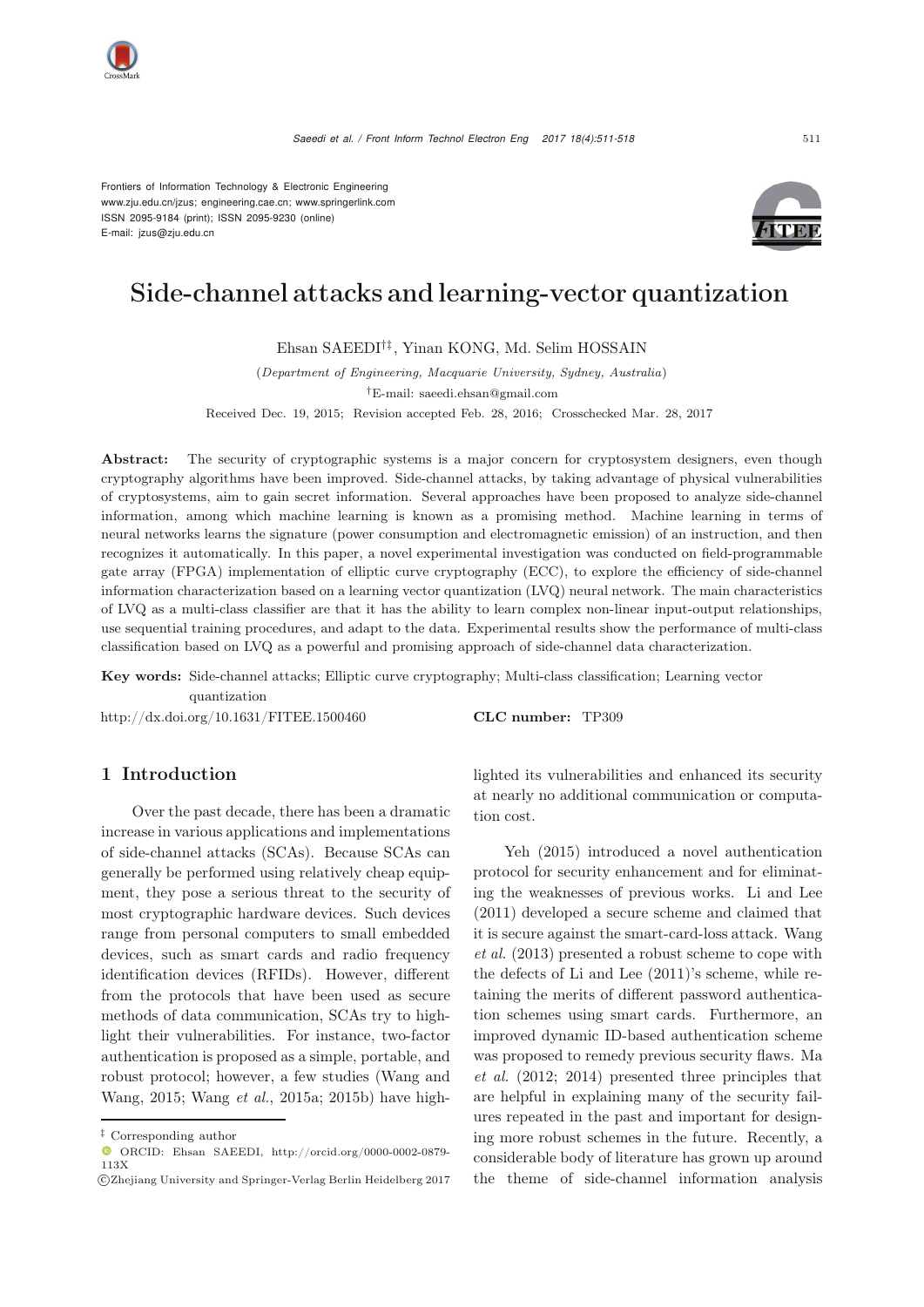methods. First, it was shown as simple power analysis (SPA) and simple electromagnetic analysis (SEMA), which rely on pattern recognition in a power or electromagnetic signal trace. Afterwards, differential power analysis (DPA) and differential electromagnetic analysis (DEMA) were introduced, and in advanced statistical algorithms they were used to theoretically analyze the signal traces [\(Kocher](#page-6-1) *et al.*, [1999](#page-6-1); [de Mulder](#page-6-2) *et al.*, [2005\)](#page-6-2). In addition, several attempts have been made to exploit side-channel information through a profiling-based attack, in which a training device that is fully controllable and accessible is used in the training phase to gain additional knowledge for the attack against an identical target device. [Saeedi and Kong](#page-7-2) [\(2014](#page-7-2)) introduced machine learning as a powerful type of profiling-based SCA from an information theoretical point [of](#page-6-3) [view.](#page-6-3) [A](#page-6-3) [number](#page-6-3) [of](#page-6-3) [studies](#page-6-3) [\(](#page-6-3)Heuser and Zohner, [2012](#page-6-3); [Bartkewitz and Lemke-Rust](#page-6-4), [2013;](#page-6-4) [Saeedi and Kong, 2014;](#page-7-2) [Saeedi](#page-7-3) *et al.*, [2015\)](#page-7-3) have used support vector machines (SVMs) as powerful classifiers to classify different patterns of side-channel information. More recent studies have confirmed that neural networks have led to the emergence of powerful tools in solving classification and pattern recognition problems, and they can be considered promising alternatives to various conventional classification methods [\(Cybenko](#page-6-5), [1989](#page-6-5); [Haykin, 2009](#page-6-6)).

Numerous studies have attempted to address this issue of countermeasures against conventional SCAs. Most of the approaches are based on implementations of a cryptography algorithm with constant or randomized execution time or execution order (also known as 'shuffling') to render the occurrence of unpredictable leakage [\(Mangard](#page-6-7) *et al.*, [2007;](#page-6-7) [Tillich and Herbst](#page-7-4), [2008](#page-7-4)).

While several countermeasures against conventional attacks have been proposed, cryptosystems are still vulnerable to SCAs because some inherent leakages during single executions in a cryptography algorithm cannot be prevented in many cases, e.g., location-based leakage [\(Heyszl](#page-6-8) *et al.*, [2012a](#page-6-8)), address bit leakage (Itoh *[et al.](#page-6-9)*, [2002\)](#page-6-9), or operationdependent leakage [\(Prouff](#page-7-5), [2014](#page-7-5)). Furthermore, most of the countermeasures have a negative effect, sometimes significant, on the performance of cryptosystems [\(Kopf and Durmuth](#page-6-10), [2009\)](#page-6-10) or cost of implementation [\(Tillich and Herbst](#page-7-4), [2008\)](#page-7-4).

To the best of our knowledge, there are only a

few studies that address SCAs based on a neural network, and no attempt has been made to explore the performance of a learning vector quantization (LVQ) neural network in analyzing side-channel information. In addition, both attacks and countermeasures interact strongly and, while the adversary needs only to succeed with one out of many attack methods, the designers have to consider all the known attacks, whenever applicable to their system, simultaneously. Thus, the verification of the new techniques of SCAs plays a crucial role for cryptosystem designers. In this paper, neural networks are applied as a powerful and efficient method for the characterization of sidechannel information. To classify side-channel information, a multi-class classifier based on LVQ neural networks is used. Our experimental investigation is aimed to verify the performance of classification for the different training algorithms and different numbers of hidden layers. The experiment is performed with a filed-programmable gate array (FPGA) implementation of elliptic-curve cryptography (ECC). ECC is one of the most common public-key cryptography methods because of its major benefits relative to other algorithms; namely, it has more security per bit and a suitable key size for hardware. In this work, we implement all elliptic-curve operations in an affine coordinate system. We present the EC scalar multiplication left-to-right algorithm using the binary method, which is implemented by the double-and-add algorithm. For details on ECC implementation and considerations, the reader is referred to other studies [\(Miller](#page-6-11), [1986](#page-6-11); [Koblitz](#page-6-12), [1987;](#page-6-12) [Blake](#page-6-13) *et al.*, [1999\)](#page-6-13).

## 2 Neural networks as multi-class classifiers

Neural networks are powerful tools for classification and pattern recognition tasks and are typically organized in layers. Layers are made up of a number of interconnected 'nodes' that contain an 'activation function'. Patterns are presented to the network via the 'input layer', which communicates to one or more 'hidden layers' where the actual processing is done via a system of weighted 'connections'. The hidden layers then link to an 'output layer' where the answer is output. Most neural networks contain some form of 'learning rule', which modifies the weights of the connections according to the input patterns that it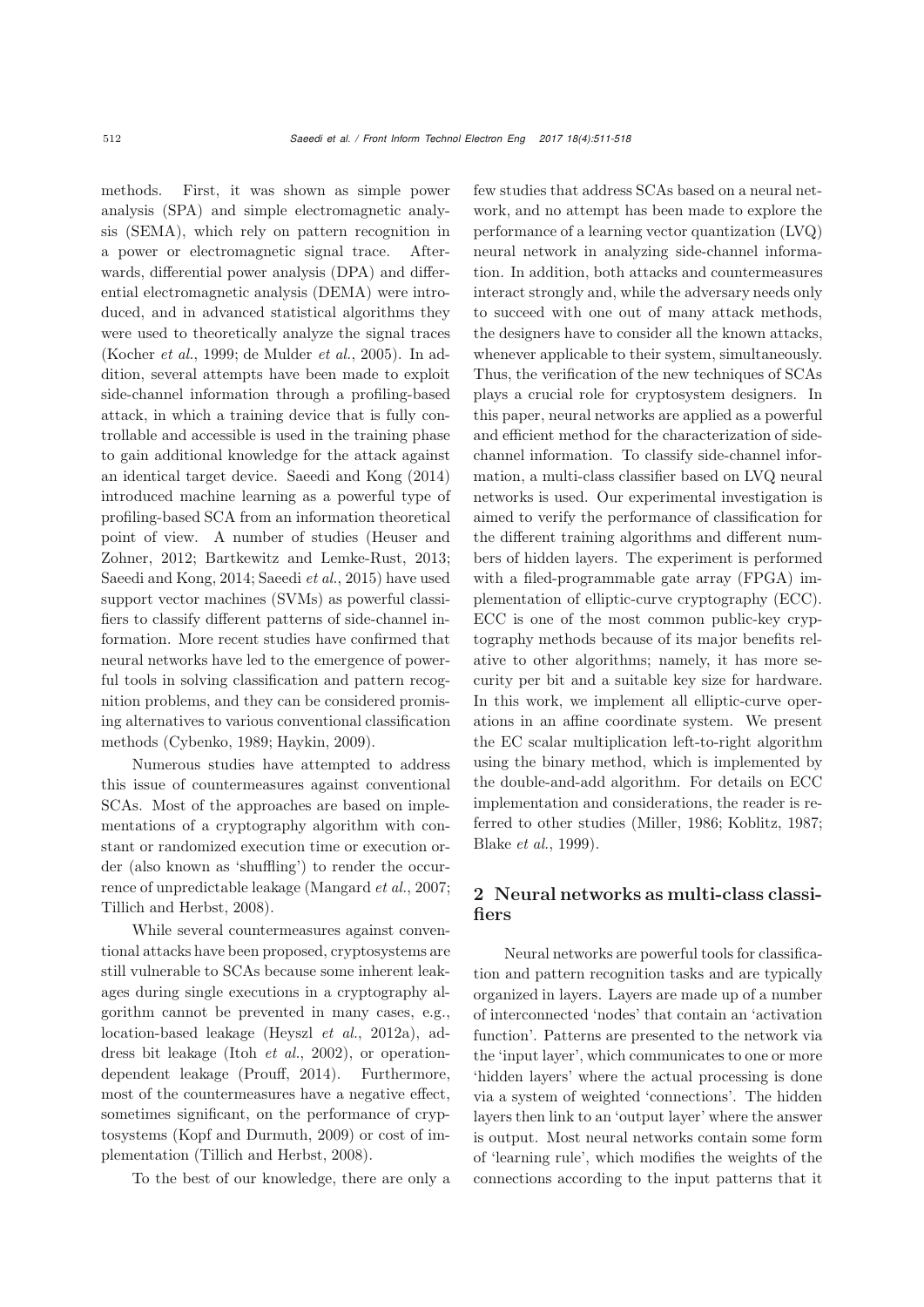is presented with. The learning process involves updating network architecture and connection weights so that a network can efficiently perform a specific classification/clustering task.

### 2.1 Side-channel attacks based on neural networks

A neural network learns the signature (power consumption and electromagnetic emission) of an instruction, and then recognizes it automatically. For each instruction, hundreds of structures need to be stored for a cryptosystem processor. Modeling the power leakage is considered as the basis for launching SCAs, and the effectiveness of these attacks strongly depends on the accuracy of the underlying side-channel leakage characterization. The general goal of an attack is to obtain the secret key value, stored in the cryptographic module, from the measured power trace. Considering the value  $K_{\text{sec}}$ as a secret key stored in the attacked cryptographic module and  $K_{est}$  as the estimate value of the secret key, determined with a neural network, if the method works correctly, the values of  $K_{est}$  and  $K_{sec}$  will be equal at the end of the classification process.

### 3 Multi-class classification based on learning vector quantization

LVQ is a popular classifier for multi-class classification. Considering simplicity, classification accuracy, and training speed, the LVQ classifier compares favorably to other classification methods and has successfully been applied in many pattern recognitio[n](#page-6-14) [domains,](#page-6-14) [e.g.,](#page-6-14) [speech](#page-6-14) [recognition](#page-6-14) [\(](#page-6-14)Mäntysalo *et al.*, [1992\)](#page-6-14) and radar classification [\(Orlando](#page-6-15) *et al.*, [1990](#page-6-15)). [Flotzinger](#page-6-16) *et al.* [\(1992\)](#page-6-16) applied LVQ to the classification of electroencephalogram patterns.

Vector quantization (VQ) has been extensively explored from theoretical and empirical points of view. There are a couple of classical reviews on this topic [\(Gersho](#page-6-17), [1979;](#page-6-17) [Zador, 1982](#page-7-6)). A vector quantizer maps  $k$ -dimensional vectors in the vector space  $\mathbb{R}^k$  into a finite set of vectors  $Y = \{y_i : i =$  $1, 2, \dots, N$ . Each vector  $y_i$  is called a code vector or a codeword, and the set of all the codewords is called a codebook. Associated with each codeword *y<sup>i</sup>* is a nearest-neighbour region called the Voronoi region, defined by

$$
V_i = \{ \boldsymbol{x} \in \mathbb{R}^k : ||\boldsymbol{x} - \boldsymbol{y}_i|| \le ||\boldsymbol{x} - \boldsymbol{y}_j||, \ \forall \ j \neq i \}. \ \ (1)
$$

The set of Voronoi regions partitions the entire space  $\mathbb{R}^k$  such that

$$
\bigcup_{i=1}^N V_i = \mathbb{R}^k, \quad \bigcap_{i=1}^N V_i = \varnothing.
$$

The main idea is to cover the input space of samples with code-book vectors (CVs), each representing a region labeled with a class. A CV can be seen as a prototype of a class member, localized in the center of a class region in the input space. A class can be represented by an arbitrary number of CVs, but one CV represents one class only (Fig. [1\)](#page-2-0).



<span id="page-2-0"></span>Fig. 1 Classification of the input space into class regions by codebook vectors in a two-dimensional feature space

[Moving](#page-6-18) [into](#page-6-18) [a](#page-6-18) [supervised](#page-6-18) [context,](#page-6-18) [LVQ](#page-6-18) [\(](#page-6-18)Kohonen, [1988\)](#page-6-18) has a very important role in statistical patt[ern](#page-6-19) [classification](#page-6-19) [\(Pregenzer](#page-7-7) *et al.*, [1996;](#page-7-7) Duda *et al.*, [2011\)](#page-6-19). LVQ is a learning algorithm that combines competitive learning with supervision.

In terms of neural networks, an LVQ is a feedforward net with a two-layer neural network, including a competitive layer and a linear layer. The competitive layer is the core layer that performs classification through learning. Each neuron in the competitive layer of the LVQ network learns to recognize a prototype vector, which allows it to classify a region of the input space. By using LVQ networks, the distances between the input vectors and the prototype vectors are directly calculated. If two input vectors are close to each other, they belong to the same class. LVQ algorithms do not approximate the density functions of class samples, as VQ or probabilistic neural networks (PNNs) do, but directly define class boundaries based on prototypes. Fig. [1](#page-2-0) shows the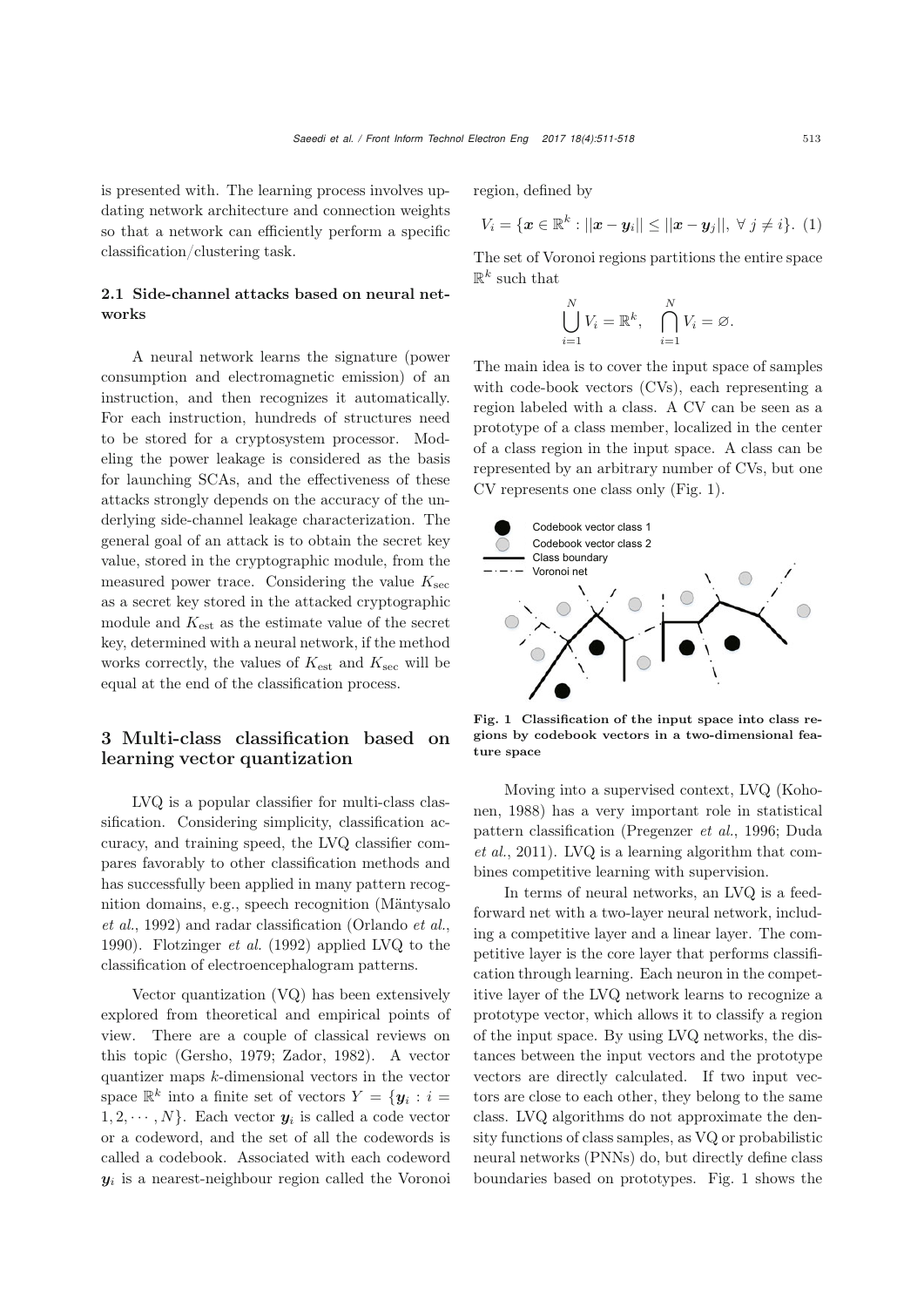classification of the input space into class regions by CVs represented as neurons positioned in a twodimensional feature space. The LVQ architecture in a neural network is shown in Fig. [2.](#page-4-0)

The main advantages of LVQs are that they have the ability to learn complex non-linear inputoutput relationships, use sequential training procedures, and adapt themselves to the data. They can approximate any function with arbitrary accuracy. However, a major disadvantage of the LVQ classifier is that the success of a classification scheme may be directly associated with an appropriate data preprocessing transformation to normalize data and discard non-relevant input features. In addition, it is known to be a slow approach, which can affect its efficiency for real-time attacks.

#### 3.1 Learning vector quantization algorithm

The basic LVQ algorithm, LVQ1, rewards correct classifications by moving the CV toward a presented input vector, whereas incorrect classifications are punished by moving the CV in the opposite direction. The magnitudes of these weight adjustments are controlled by a learning rate that can be lowered over time to obtain finer movements in a later learning phase. Improved versions of LVQ1 are KOHO-NEN's LVQ1 with different learning rates for each CV to obtain faster convergence, as well as LVQ2, LVQ2.1, and LVQ3.

A brief description of the most advanced training algorithm, LVQ3, is given below. Detailed descriptions of the currently available training algorithms can be found in recent studies (Kohonen, 1990a; 1990b; Pregenzer *et al.*, 1996).

Step 1: In an LVQ3 training iteration,  $m_i(t)$ and  $m_i(t)$  are the two codebook vectors closest to the present training sample  $x(t)$ .

Step 2: Determine a symmetric 'window' of nonzero width around the mid-plane of  $m_i$  and  $m_j$ . The condition in which a vector *x* can be defined to lie in the 'window' is

$$
\min\left(\frac{d_i}{d_j}, \frac{d_j}{d_i}\right) > s,
$$

where  $d_i$  and  $d_j$  are the distances of x to  $m_i$  and  $m<sub>i</sub>$ , respectively, and s represents a constant factor, commonly chosen between 0.4 and 0.8.

Step 3: Update  $m_i$  and  $m_j$  by the LVQ3 train-

ing procedure with the following equations:

$$
\begin{cases}\n m_i(t+1) = m_i(t) - \alpha(t) \left[ \mathbf{x}(t) - \mathbf{m}_i(t) \right], \\
m_j(t+1) = m_j(t) + \alpha(t) \left[ \mathbf{x}(t) - \mathbf{m}_j(t) \right],\n\end{cases} (2)
$$

if  $x$  falls into the 'window',  $x$  and  $m_j$  belong to the same class, while  $x$  and  $m_i$  belong to different classes;

$$
\boldsymbol{m}_k(t+1) = \boldsymbol{m}_k(t) + \epsilon \alpha(t) \left[ \boldsymbol{x}(t) - \boldsymbol{m}_k(t) \right], k \in \{i, j\},\tag{3}
$$

if  $x$  falls into the 'window' and  $x, m_j$ , and  $m_i$  belong to the same class.  $\alpha(t)$  is a scalar, decreasing monotonically in time. A common initial value  $\alpha(0)$ is 0.03.  $\epsilon$  is a constant; applicable values are between 0.1 and 0.5 (Kohonen, 1990a).

## 4 Experimental results based on learning vector quantization

This section is dedicated to the details of our experimental setup and results.

#### 4.1 Experimental setup

In this experiment, the power consumption of an ECC cryptosystem is considered to be side-channel leakage. Fig. [3](#page-4-1) shows the main measurement setup. As can be seen, the ECC cryptosystem is implemented on an FPGA board with a SPARTAN 3 FPGA. To record and see power-signal traces, a Tektronix TDS2012 oscilloscope with  $1\times10^9$  samples/s is applied. In addition, to measure the power consumption and electromagnetic emission of our FPGA, a Tektronix CT1 current probe and an ETS near-field probe set (model 7405) are used, as well as an ETS broadband amplifier (model 7405-907b), to enhance the quality of the input signal traces. This experiment is performed using a MATLAB toolbox and a PC configuration of Intel Core i5, 2.80 GHz CPU, and 4.00 GB RAM.

#### 4.2 Empirical results and discussions

Concerning our LVQ-based analysis, the number of hidden layers plays an important role in the overall neural network architecture and has a significant influence on the final output. There is no specific method or formula to determine this number, and hence this number must be carefully chosen via experiments. Using too few neurons can lead to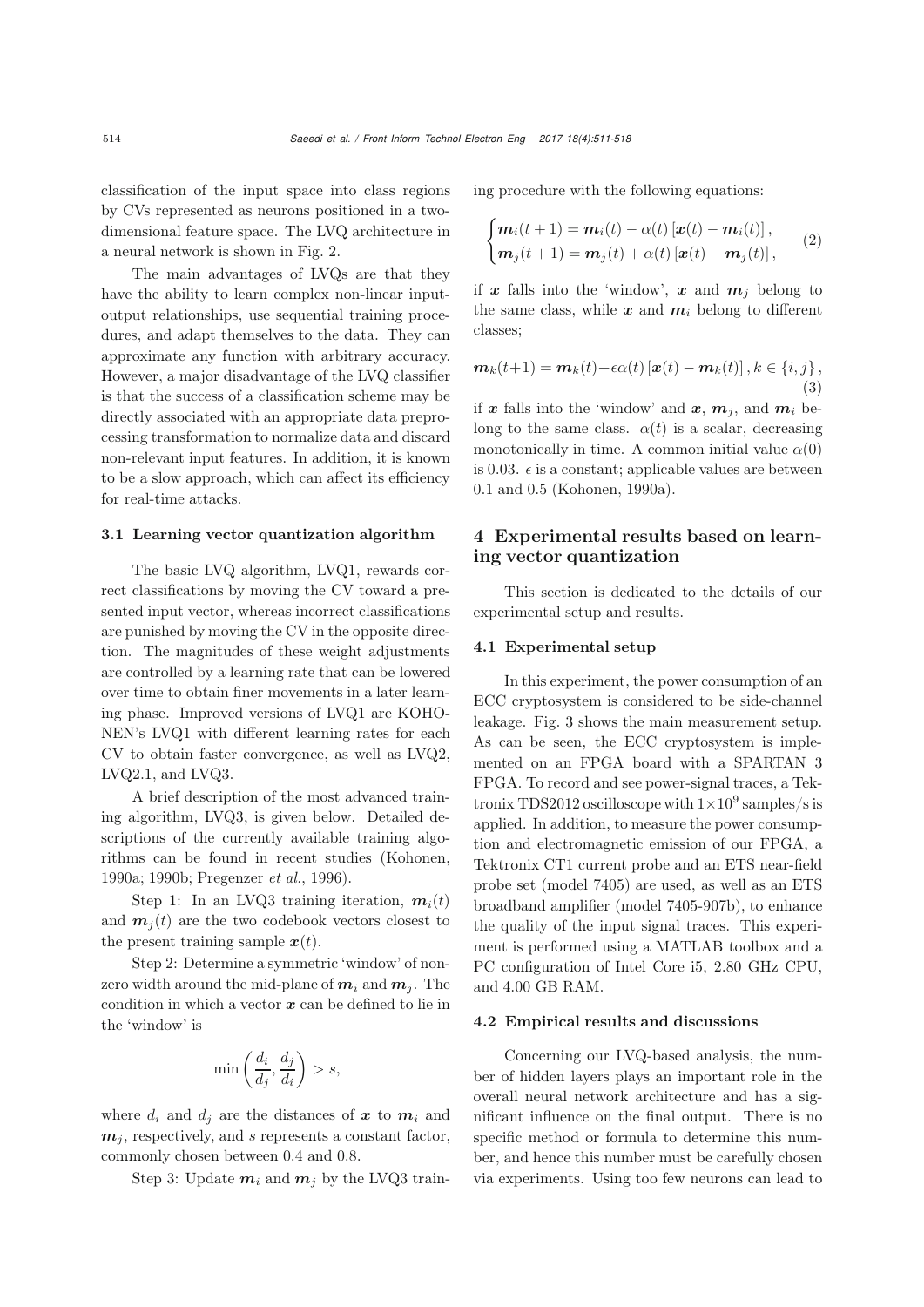

<span id="page-4-0"></span>Fig. 2 LVQ architecture: one hidden layer with Kohonen neurons, adjustable weights between the input and hidden layer, and a winner-takes-all mechanism



<span id="page-4-1"></span>Fig. 3 Measurement setup for side-channel attacks

under fitting, while too many neurons can result in large computational complexity or over-fitting.

For this purpose, a comparison of classification accuracy, time complexity, and memory consumption between LVQ-based architectures with different numbers of hidden layers ranging from 10 to 110 is performed, and the experimental results are provided in Table [1.](#page-4-2) By increasing the number of hidden layers from 10 to 80, the mean squared error (MSE) drops from 0.135 to 0.060 and reaches a minimum

of 0.057 with the number of hidden layers set at 90– 100; after that, the error increases by 0.013 with 110 hidden layers.

Concerning time complexity, the most timeconsuming LVQ architectures are those with the number of hidden layers between 90 and 100, with 14 000–16 000 s. The processing time increases gradually from 2303 to 12 500 s as the number of hidden layers increases from 10 to 80.

Judging from the memory consumption information in this table, the memory consumptions of all hidden layers are almost the same (in the range of [0.124, 0.129]).

<span id="page-4-2"></span>Table 1 Learning vector quantization (LVQ) network performance comparison with a proper number of hidden layers and based on time complexity and memory consumption

| Number of<br>hidden layers | Mean squared<br>error | Time (s) | Memory (GB) |
|----------------------------|-----------------------|----------|-------------|
| 10                         | 0.135                 | 2303     | 0.124       |
| 20                         | 0.112                 | 3253     | 0.124       |
| 30                         | 0.090                 | 4932     | 0.124       |
| 40                         | 0.080                 | 5841     | 0.125       |
| 50                         | 0.070                 | 6909     | 0.125       |
| 60                         | 0.065                 | 9639     | 0.129       |
| 70                         | 0.060                 | 11 247   | 0.128       |
| 80                         | 0.062                 | 12 512   | 0.127       |
| 90                         | 0.057                 | 13 915   | 0.129       |
| 100                        | 0.057                 | 16 023   | 0.128       |
| 110                        | 0.070                 | 5985     | 0.126       |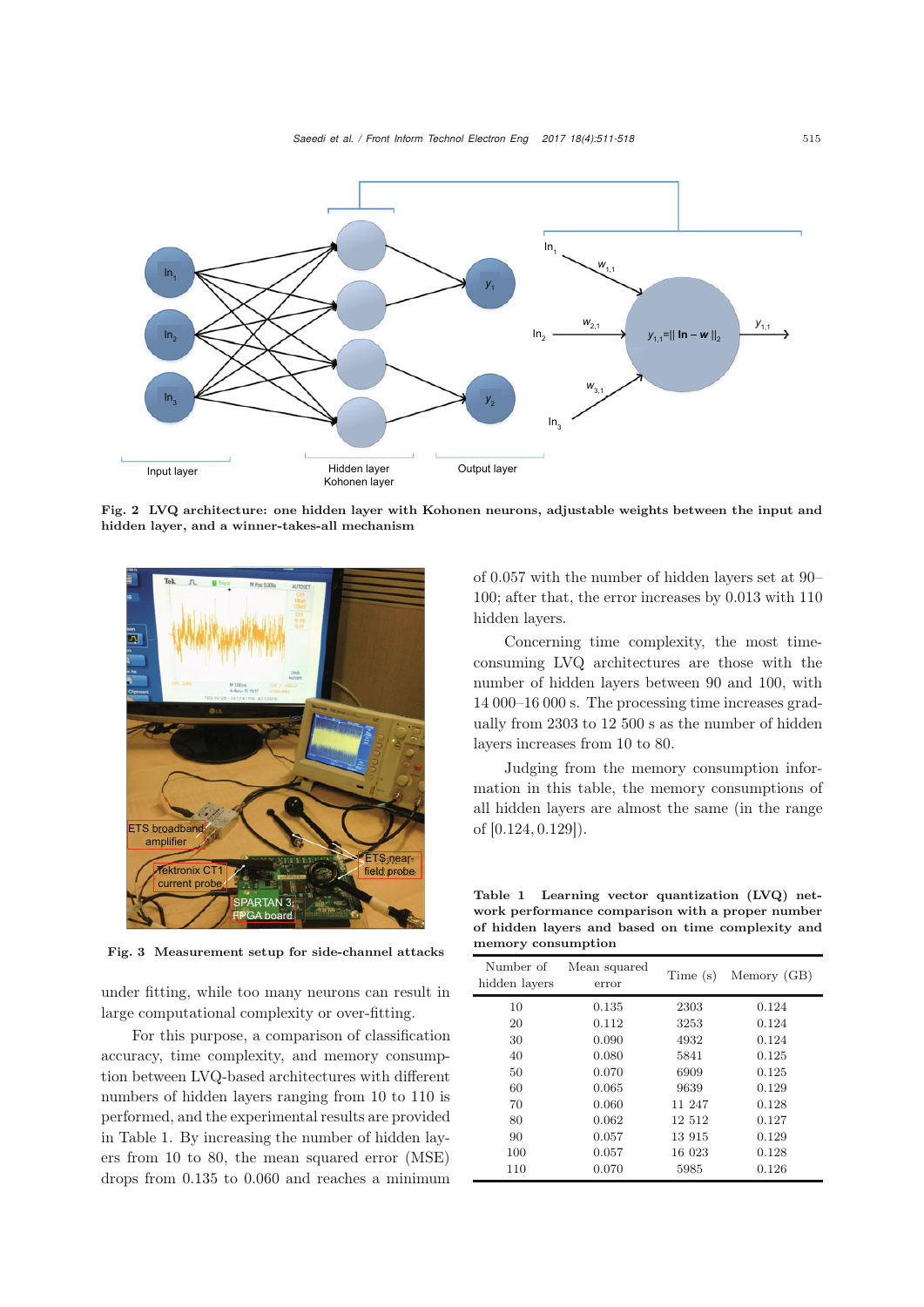Fig. [4](#page-5-0) shows the training performance of our LVQ-based classification. From this figure, the best training performance is 0.066556 at epoch 279.



<span id="page-5-0"></span>Fig. 4 The training performance of our learning vector quantization (LVQ) based classification

The efficiency of LVQ-based analysis is verified through a confusion matrix in which the number of times that a particular key value is correctly classified or misclassified is presented (Fig. [5\)](#page-5-1). The diagonal cells show the number of times that the key values are correctly classified, and the off-diagonal cells show the misclassified cases. The blue cell in the bottom right shows the total percentage of correctly classified cases (in green) and the total percentage of misclassified cases (in red). As can be seen, the results show a good classification because of the higher numbers of the correct responses in the diagonal squares (143, 128, 110, and 136) compared to the relatively low numbers of incorrect responses in the off-diagonal squares ([0, 23]). The lower-right blue square illustrates the overall accuracies of 86.7% correctly classified and 14.3% misclassified.

Fig. [6](#page-5-2) illustrates the receiver operating characteristic (ROC) curves to check the quality of classifiers. For each class of a classifier (classes of key bits 1, 2, 3, and 4), the threshold values are applied across the interval [0, 1] to outputs. For each threshold, two values are calculated: true positive ratio (the number of outputs greater than or equal to the threshold, divided by the number of '1' targets), and false positive ratio (the number of outputs less than the threshold, divided by the number of '0' targets). In Fig. [6,](#page-5-2) the colored lines represent the ROC curves, which are the plots of the true positive rate versus the false positive rate as the threshold is varied. A perfect test would show points in the upper-left corner. From this figure and considering the ratio of the true positive rate to the false positive rate, the best classification is for key bit 1, then for key bits 4, 2, and 3, in decreasing order.



<span id="page-5-1"></span>Fig. 5 Learning vector quantization (LVQ) based confusion matrix. Diagonal cells (green): number of correctly classified cases; off-diagonal cells (red): number of misclassified cases; blue cell: total percentages. References to color refer to the online version of this figure



<span id="page-5-2"></span>Fig. 6 Receiver operating characteristic (ROC) curves. The best classification is for key bit 1, then for key bits 4, 2, and 3, in decreasing order

To the best of our knowledge, there has been no attempt to explore the performance of an LVQ neural network in analyzing side-channel information. Nevertheless, in comparison with similar work [\(Heyszl](#page-6-20) *et al.*, [2012b\)](#page-6-20), the maximum classification success rate achieved prior to our work was around 70%, apart from a study [\(Msgna](#page-6-21) *et al.*, [2014](#page-6-21)) that achieved a 100% classification success rate using a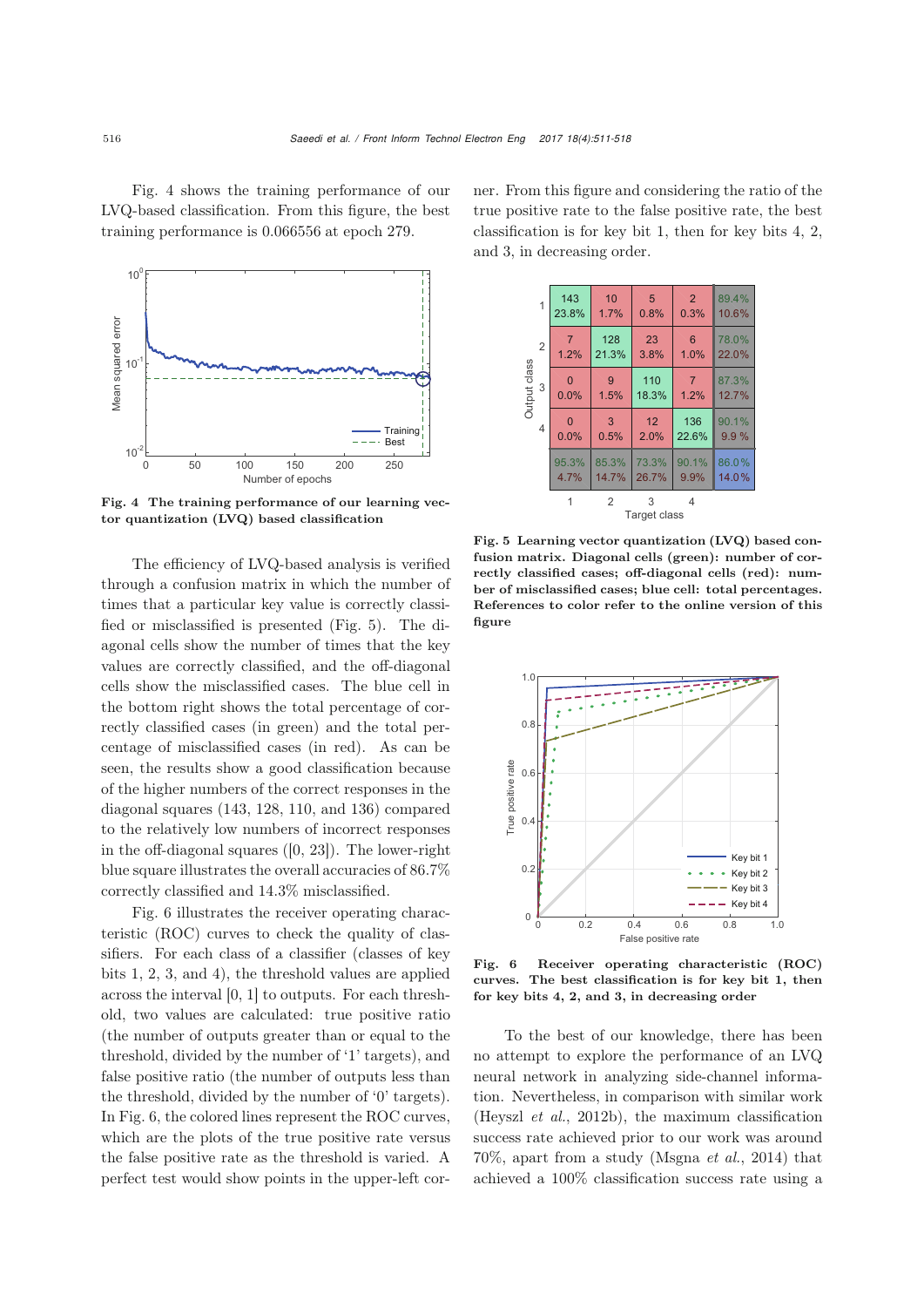specific combination of dimensionality reduction and a classification algorithm in an attack on an AVR processor (ATMega163).

#### 5 Conclusions

In this paper, the characterization of sidechannel information based on an LVQ neural network has been investigated. Considering our experimental results (based on an FPGA implementation of ECC), it is inferred that LVQ architectures with 90–100 hidden layers can be considered to be the most accurate architectures, although they are known to be the slowest. In addition, judging from the confusion matrices and the error histogram, our results indicate an overall accuracy of 86% correctly classified, 14% misclassified, and no significant over-fitting; therefore, LVQ can be considered a promising approach for side-channel data characterization.

#### References

- <span id="page-6-4"></span>Bartkewitz, T., Lemke-Rust, K., 2013. Efficient template attacks based on probabilistic multi-class support vector machines. *LNCS*, 7771:263-276.
	- http://dx.doi.org/10.1007/978-3-642-37288-9\_18
- <span id="page-6-13"></span>Blake, I.F., Seroussi, G., Smart, N., 1999. Elliptic Curves in Cryptography. Cambridge University Press. http://dx.doi.org/10.1017/CBO9781107360211
- <span id="page-6-5"></span>Cybenko, G., 1989. Approximation by superpositions of a sigmoidal function. *Math. Contr. Signals Syst.*, 2(4):303-314. http://dx.doi.org/10.1007/BF02551274
- <span id="page-6-2"></span>de Mulder, E., Buysschaert, P., Ors, S.B., *et al.*, 2005. Electromagnetic analysis attack on an FPGA implementation of an elliptic curve cryptosystem. Int. Conf. on Computer as a Tool, p.1879-1882.
	- http://dx.doi.org/10.1109/EURCON.2005.1630348
- <span id="page-6-19"></span>Duda, R.O., Hart, P.E., Stork, D.G., 2011. Pattern Classification. John Wiley & Sons.
- <span id="page-6-16"></span>Flotzinger, D., Kalcher, J., Pfurtscheller, G., 1992. EEG classification by learning vector quantization. *Biomed. Eng.*, 37(12):303-309 (in German). http://dx.doi.org/10.1515/bmte.1992.37.12.303
- <span id="page-6-17"></span>Gersho, A., 1979. Asymptotically optimal block quantization. *IEEE Trans. Inform. Theory*, 25(4):373-380. http://dx.doi.org/10.1109/TIT.1979.1056067
- <span id="page-6-6"></span>Haykin, S.S., 2009. Neural Networks and Learning Machines. Pearson Education, Upper Saddle River.
- <span id="page-6-3"></span>Heuser, A., Zohner, M., 2012. Intelligent machine homicide. Int. Workshop on Constructive Side-Channel Analysis and Secure Design, p.249-264. http://dx.doi.org/10.1007/978-3-642-29912-4\_18
- <span id="page-6-8"></span>Heyszl, J., Mangard, S., Heinz, B., *et al.*, 2012a. Localized electromagnetic analysis of cryptographic implementations. Cryptographers' Track at the RSA Conf., p.231- 244. http://dx.doi.org/10.1007/978-3-642-27954-6\_15
- <span id="page-6-20"></span>Heyszl, J., Merli, D., Heinz, B., *et al.*, 2012b. Strengths and limitations of high-resolution electromagnetic field

measurements for side-channel analysis. Int. Conf. on Smart Card Research and Advanced Applications, p.248-262.

http://dx.doi.org/10.1007/978-3-642-37288-9\_17

- <span id="page-6-9"></span>Itoh, K., Izu, T., Takenaka, M., 2002. Address-bit differential power analysis of cryptographic schemes OK-ECDH and OK-ECDSA. *LNCS*, 2523:129-143. http://dx.doi.org/10.1007/3-540-36400-5\_11
- <span id="page-6-12"></span>Koblitz, N., 1987. Elliptic curve cryptosystems. *Math. Comput.*, 48(177):203-209.
- http://dx.doi.org/10.1090/S0025-5718-1987-0866109-5
- <span id="page-6-1"></span>Kocher, P., Jaffe, J., Jun, B., 1999. Differential power analysis. Annual Int. Cryptology Conf., p.388-397. http://dx.doi.org/10.1007/3-540-48405-1\_25
- <span id="page-6-18"></span>Kohonen, T., 1988. An introduction to neural computing. *Neur. Networks*, 1(1):3-16.

http://dx.doi.org/10.1016/0893-6080(88)90020-2

Kohonen, T., 1990a. Improved versions of learning vector quantization. Int. Joint Conf. on Neural Networks, p.545-550.

http://dx.doi.org/10.1109/IJCNN.1990.137622

- Kohonen, T., 1990b. Statistical pattern recognition revisited. *In*: Eckmiller, R. (Ed.), Advanced Neural Computers. North-Holland, Amsterdam, p.137-144. http://dx.doi.org/10.1016/B978-0-444-88400-8.50020-0
- <span id="page-6-10"></span>Kopf, B., Durmuth, M., 2009. A provably secure and efficient countermeasure against timing attacks. 22nd IEEE Computer Security Foundations Symp., p.324-335. http://dx.doi.org/10.1109/CSF.2009.21
- <span id="page-6-0"></span>Li, C., Lee, C., 2011. A robust remote user authentication scheme using smart card. *Inform. Technol. Contr.*, 40(3):236-245. http://dx.doi.org/10.5755/j01.itc.40.3.632
- Ma, C., Wang, D., Zhang, Q., 2012. Cryptanalysis and improvement of Sood *et al.*'s dynamic ID-based authentication scheme. Int. Conf. on Distributed Computing and Internet Technology, p.141-152. http://dx.doi.org/10.1007/978-3-642-28073-3\_13
- Ma, C., Wang, D., Zhao, S., 2014. Security flaws in two improved remote user authentication schemes using smart cards. *Int. J. Commun. Syst.*, 27(10):2215-2227. http://dx.doi.org/10.1002/dac.2468
- <span id="page-6-7"></span>Mangard, S., Oswald, E., Popp, T., 2007. Power Analysis Attacks: Revealing the Secrets of Smart Cards. Springer Science & Business Media. http://dx.doi.org/10.1007/978-0-387-38162-6
- <span id="page-6-14"></span>Mäntysalo, J., Torkkolay, K., Kohonen, T., 1992. LVQbased speech recognition with high-dimensional context vectors. Int. Conf. on Spoken Language Processing, p.539-542.
- <span id="page-6-11"></span>Miller, V.S., 1986. Use of elliptic curves in cryptography. Conf. on the Theory and Application of Cryptographic Techniques, p.417-426. http://dx.doi.org/10.1007/3-540-39799-X\_31
- <span id="page-6-21"></span>Msgna, M., Markantonakis, K., Mayes, K., 2014. Precise instruction-level side channel profiling of embedded processors. Int. Conf. on Information Security Practice and Experience, p.129-143.

http://dx.doi.org/10.1007/978-3-319-06320-1\_11

<span id="page-6-15"></span>Orlando, J., Mann, R., Haykin, S., 1990. Radar Classification of Sea-Ice Using Traditional and Neural Classifiers. Proc. Int. Joint Conf. on Neural Networks, II-263.